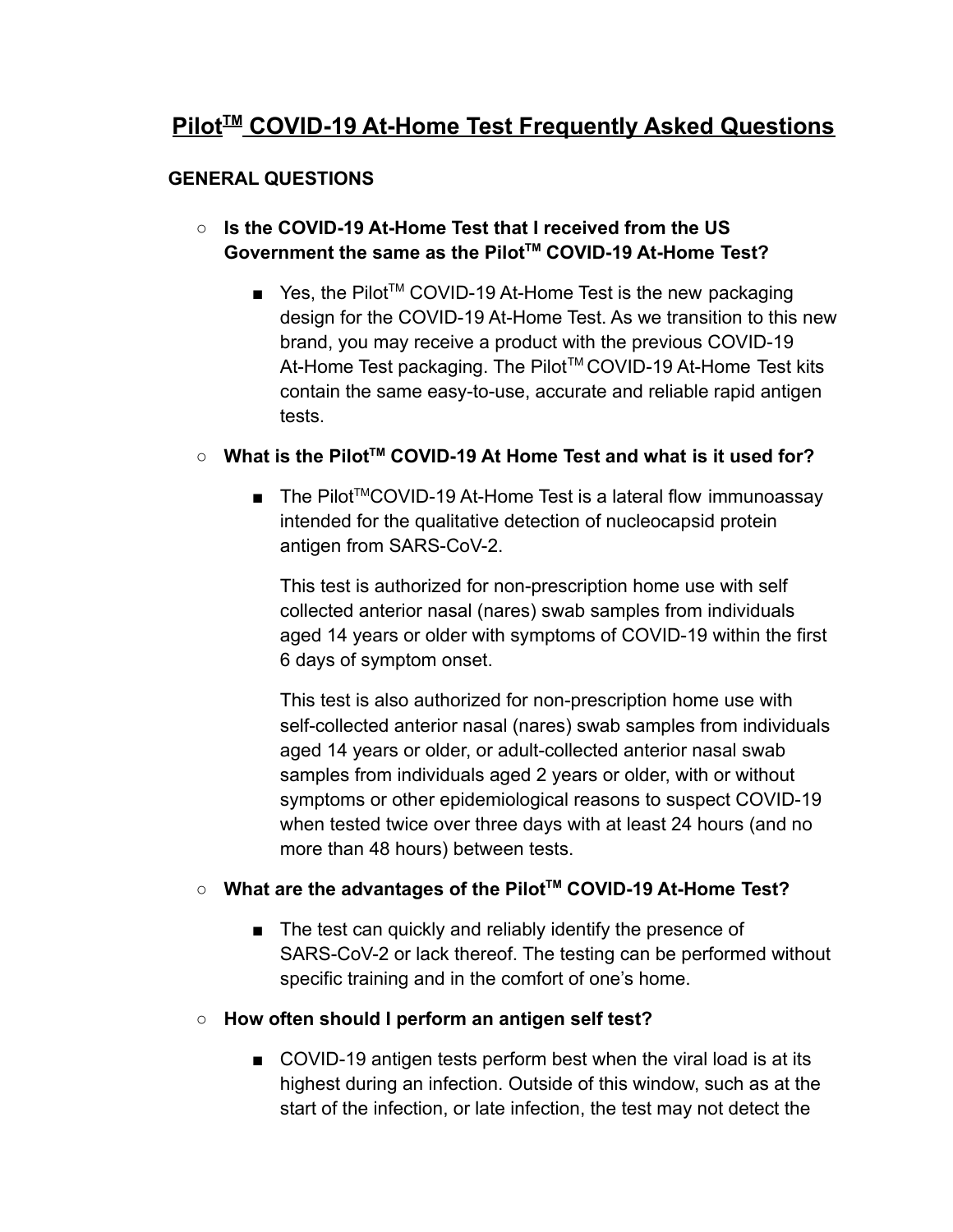virus. Therefore, regular testing (such as every few days) increases the chance of detecting COVID-19.

#### **○ Who can use the self test?**

■ The self test is available for use for ages 2 and up. Individuals ages 14 years and older can self-collect. An adult must collect the sample for individuals ages 2 through 13.

#### **○ Is a prescription required to cover this test?**

■ No, this test is authorized for non-prescription home use.

# **○ Will the test work if I don't have symptoms, but may have been exposed?**

■ Antigen tests are fairly accurate, particularly when someone is experiencing symptoms and their viral load is very high. However, they can be less accurate when someone has a lower viral load, such as in someone without symptoms. This could lead to false-negative test results. If you suspect you have COVID-19, test twice over three days with at least 24 hours (no more than 48 hours) between tests.

# **○ Will the accuracy of tests be compromised if they sit in mailboxes or are otherwise stored en route in below-freezing temperatures?**

■ Test performance can be impacted if the Pilot<sup>™</sup> COVID-19 At-Home Test is used while it is still cold from being left outside in freezing temperatures. The Pilot<sup>™</sup> COVID-19 At-Home Test should be stored at temperatures between 36-86 °F (2-30 °C ) and brought to room temperature (59-86 °F /15-30 °C) before use. If the test is delivered in below freezing temperatures, the FDA recommends bringing the package inside your home and leaving it unopened at room temperature for at least two hours before opening it to ensure appropriate test performance. Once the package is at room temperature, it can be used in accordance with authorized instructions. If the test lines appear as described in the instructions, the test is performing appropriately. If the lines do not appear as specified by the instructions, then the results may not be accurate. For more information on this topic, please visit the FDA [website](https://www.fda.gov/medical-devices/coronavirus-covid-19-and-medical-devices/home-covid-19-diagnostic-tests-frequently-asked-questions).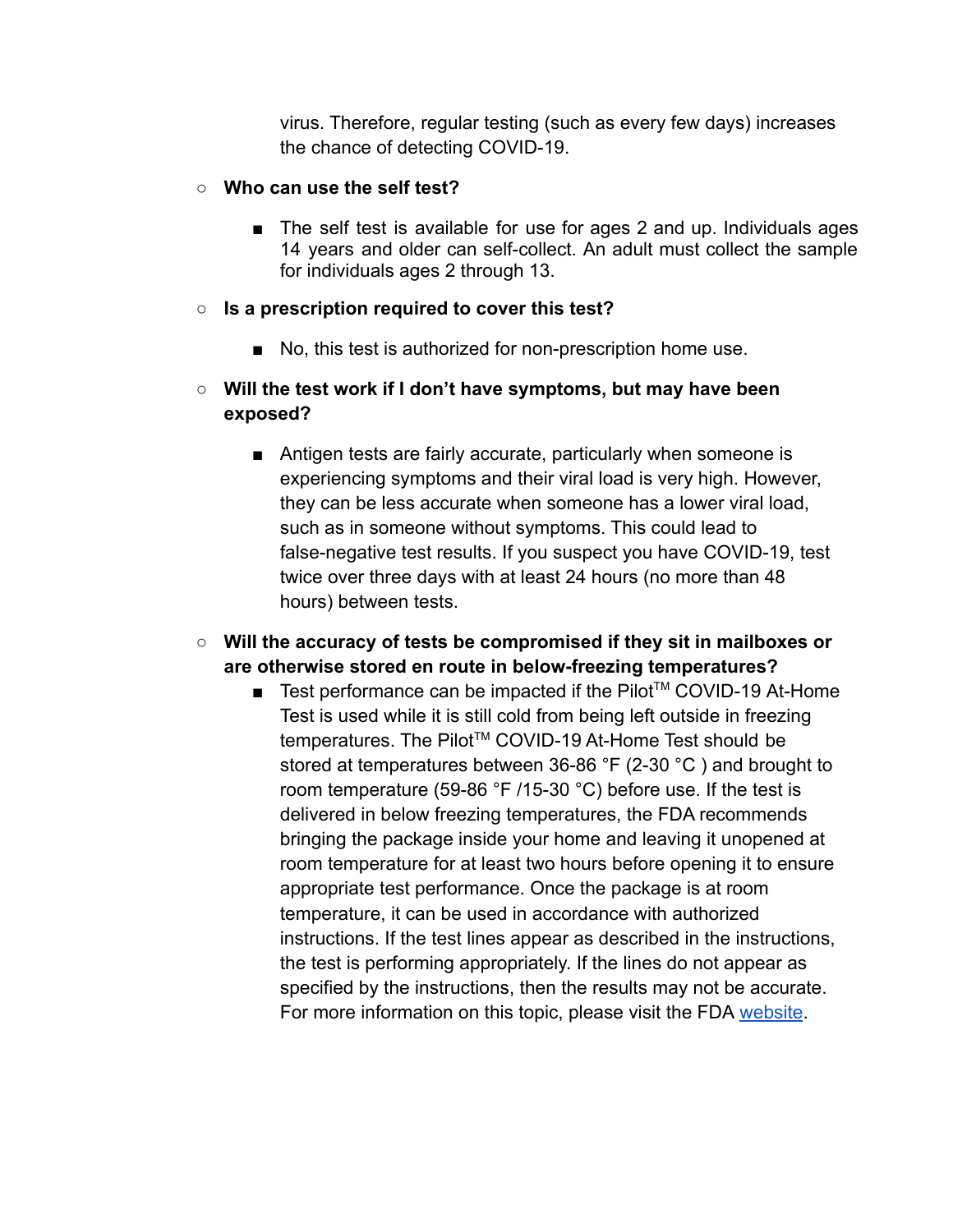#### **KIT COMPONENTS**

#### **○ What are the kit components?**

- Each test kit contains everything you need in order to perform a test. The components that you need to perform a test are:
	- *■* Test device
	- *■* Tube with liquid
	- *■* Nozzle cap
	- *■* Sterile swab
	- *■* Tube holder
	- Quick Reference Instructions
- **○ What should I do in case one of the components is missing or damaged?**
	- Test kits with damaged or missing components should not be used. Use a new test kit containing each component described in the Quick Reference Instructions.
- **How many tests come in a kit?**
	- The Pilot<sup>™</sup> COVID-19 At-Home Test is currently being distributed in kits containing components to perform four tests.

## **TEST SPECIFICATIONS**

- **○ How accurate is the PilotTM COVID-19 At-Home Test?**
	- Relative sensitivity: 95.3%, Relative specificity: 100%
- **○ What do relative sensitivity and relative specificity mean?**
	- Relative sensitivity: Percent of samples with positive results that were also positive when tested with an FDA emergency use authorized comparator method
	- Relative specificity: Percent of samples with negative results that were also negative when tested with an FDA emergency use authorized comparator method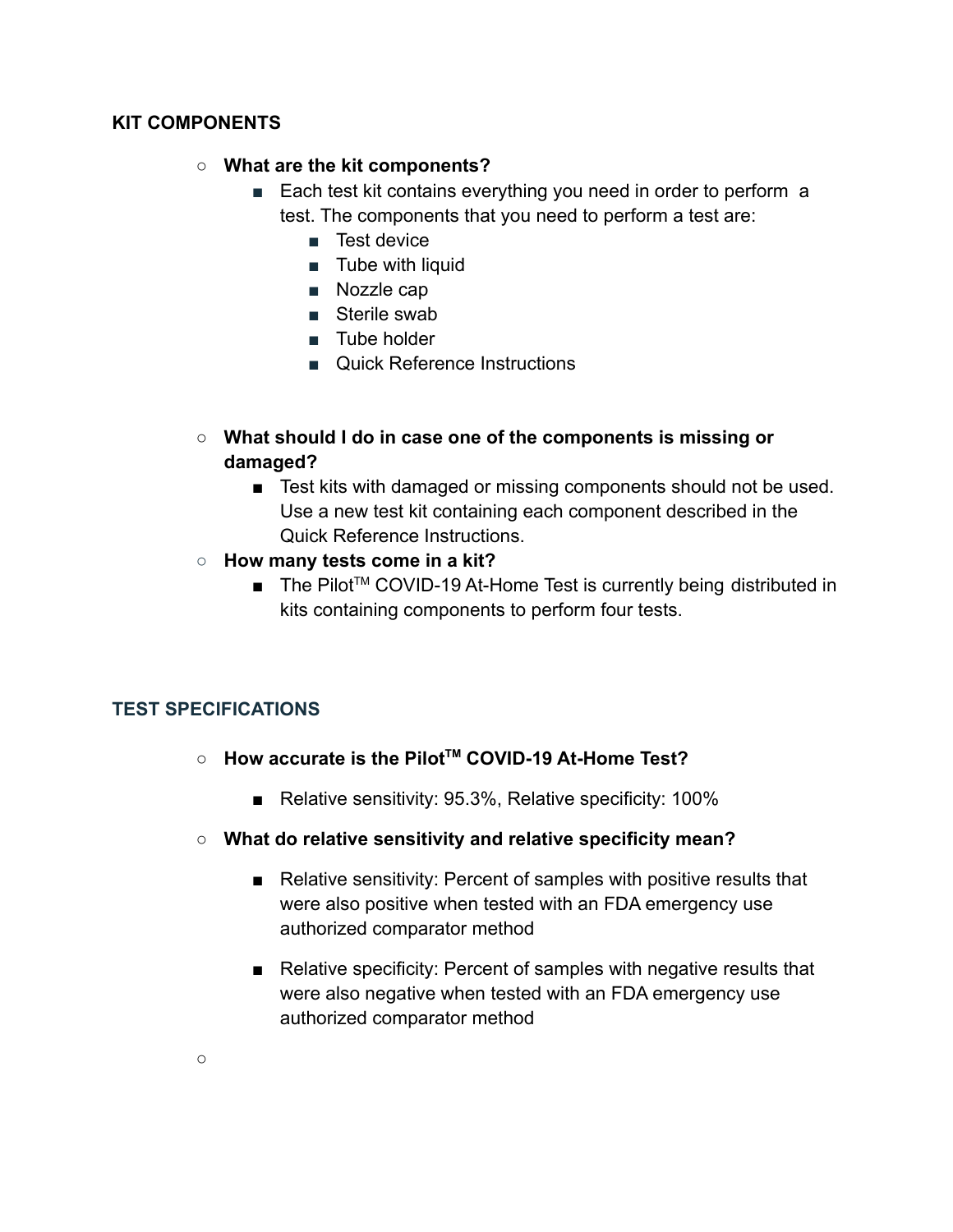- **○ How long does the test take to deliver results?**
	- Test results are available 20-30 minutes after performing the test procedure. Test results read after 30 minutes may be inaccurate.
- **○ When does my PilotTM COVID-19 At-Home Test expire?**
	- The manufacturing and expiry date can be found on the label of the kit box and on the back of the foil pouches inside the test kit.
- **○ Can I use the test after the expiration date?**
	- No, the test should not be used when the expiration date has passed.
- **○ Does the PilotTM COVID-19 At-Home detect Omicron and Delta variants?**
	- The Pilot<sup>™</sup> COVID-19 At-Home Test detects SARS-CoV-2, including current variants of concern including Omicron and Delta variants, among others.
- **How do I perform a nasal swab?**
	- Firmly and slowly rotate the swab at least 5 times, brushing against the inside walls of the nostril, for a total of 15 seconds. Do not spin the swab. Gently remove the swab and, using the same swab, repeat in the second nostril with the same end of the swab.
- **Is it sufficient to take the sample from only one nostril?**
	- No, the sample must be collected from both nostrils using the same swab.
- **○ Can people who have been vaccinated use this test?**
	- Yes, the Pilot<sup>™</sup> COVID-19 At-Home Test can be used by vaccinated individuals.

## **HOW TO HANDLE THE TEST**

- **○ Where and how should I store the test?**
	- The test should be stored in a dry, cool place without direct sunlight exposure.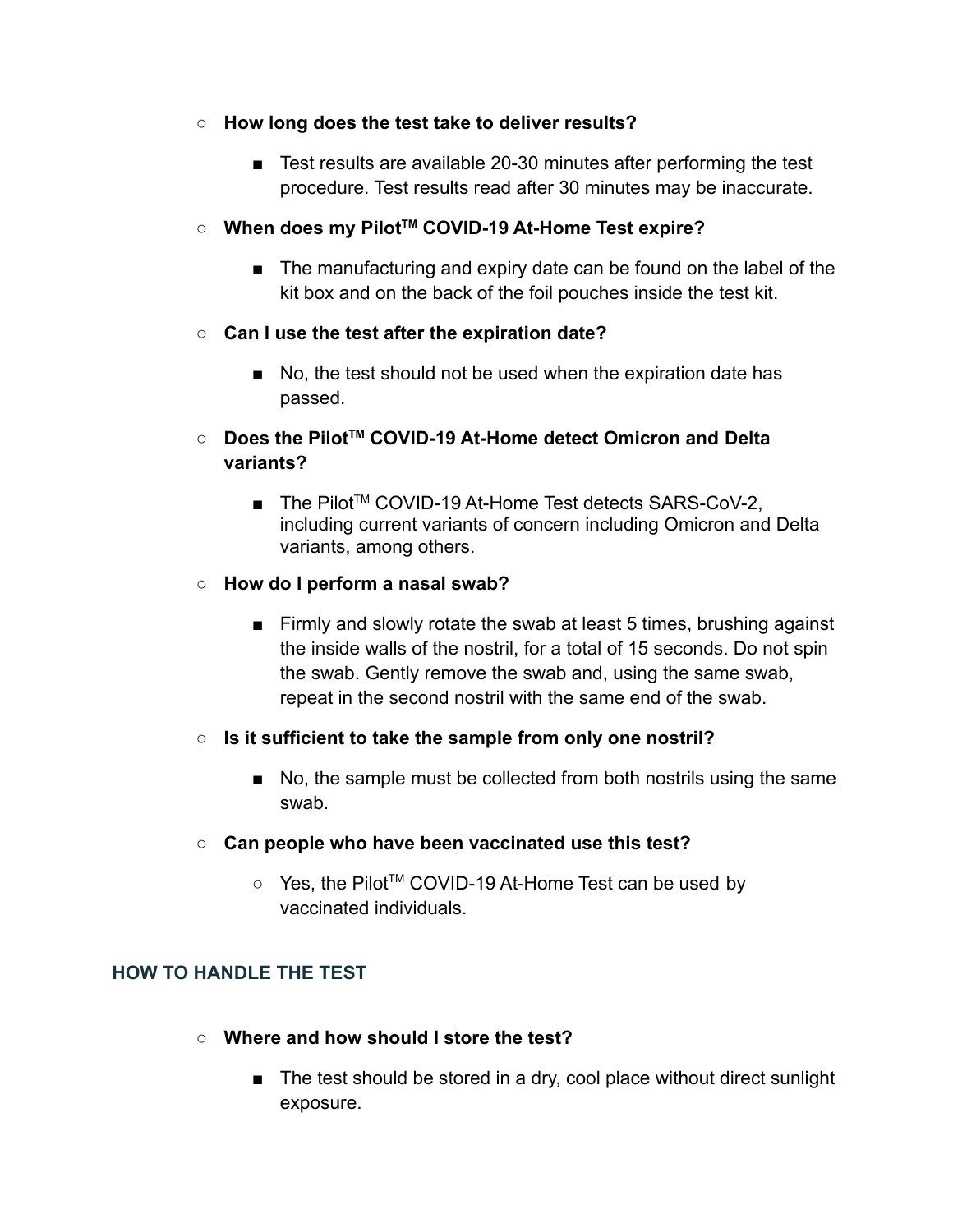- **○ The swab fell on the floor. Can I still use it?**
	- No. Swabs must be sterile for your own safety.
- **○ I accidentally applied more than 4 drops to the test device. Does this affect the test result?**
	- According to the Quick Reference Instructions, exactly 4 drops of the extracted sample should be added to the test device. If more than 4 drops are added and the subsequent result is negative, repeat the testing with a new test strip to confirm the results.
- **○ I waited more than 30 min before I read the result. Is the test result still valid?**
	- No. Inaccurate test interpretations may occur if results are read before 20 minutes or after 30 minutes.
- **○ How do I dispose of the test?**
	- Dispose of the test in the household trash. Do not flush or pour liquids down a drain.

## **RESULT INTERPRETATION**

- **○ My test result is positive. What steps do I need to take?**
	- A positive test result means it is very likely that you have COVID‑19. Refer to your healthcare provider for more information and refer to federal, state, and local guidelines.
- **○ My test result is negative. What do I do?**
	- A negative test result indicates no antigens for SARS-CoV-2 were detected. It is possible for this test to give a negative result that is incorrect (false negative) in some people with COVID-19, and negative results are presumptive and may need to be confirmed with a molecular test. This means that you could possibly still have COVID-19 even though the test is negative. If you test negative and continue to experience symptoms of fever, cough and/or shortness of breath you should seek follow up care with your healthcare provider immediately. Your healthcare provider may suggest you need another test to determine if you have contracted the virus